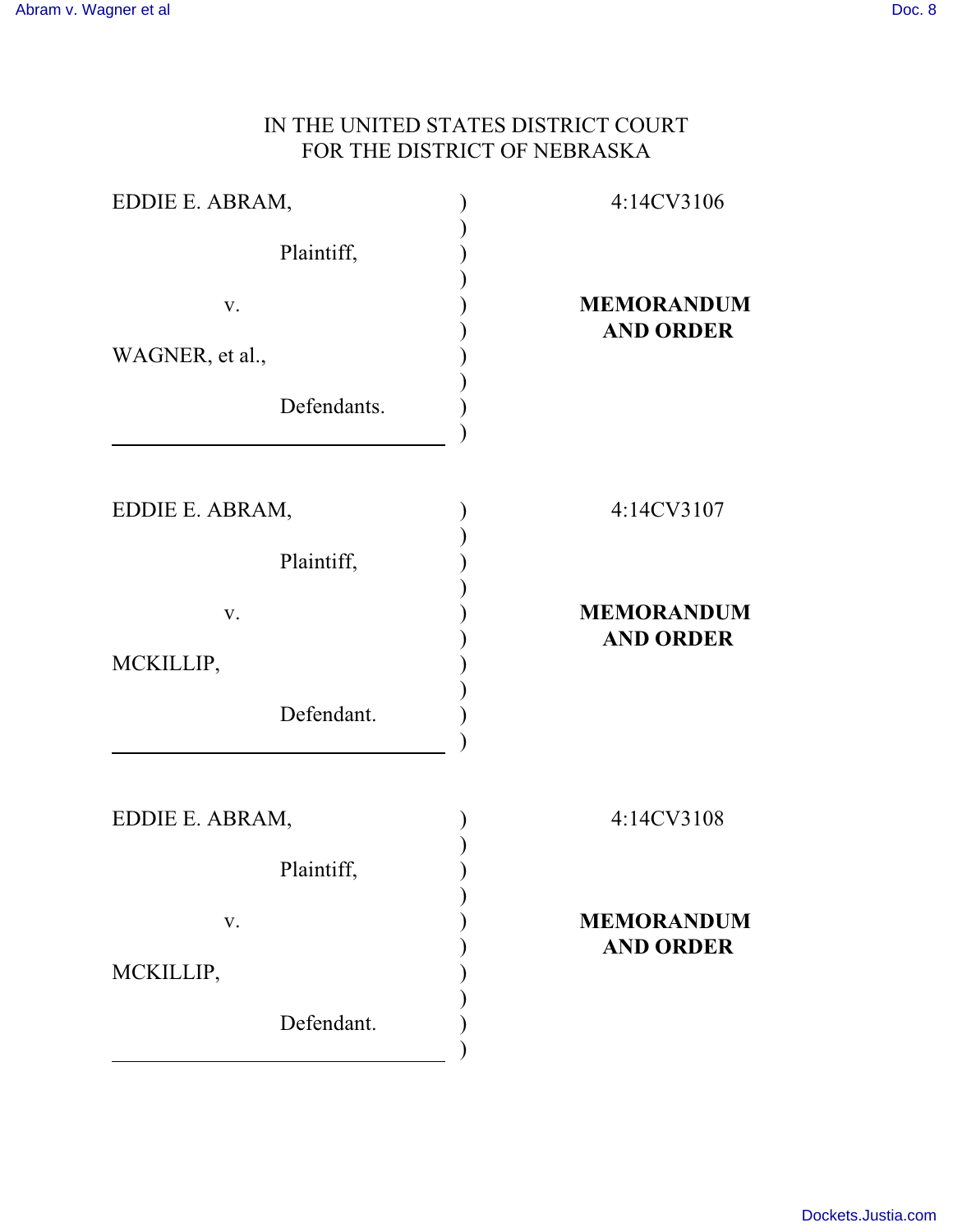| EDDIE E. ABRAM, | 4:14CV3109                            |
|-----------------|---------------------------------------|
| Plaintiff,      |                                       |
| V.              | <b>MEMORANDUM</b><br><b>AND ORDER</b> |
| MCKILLIP,       |                                       |
| Defendant.      |                                       |
|                 |                                       |
| EDDIE E. ABRAM, | 4:14CV3110                            |
| Plaintiff,      |                                       |
| V.              | <b>MEMORANDUM</b>                     |
| MCKILLIP,       | <b>AND ORDER</b>                      |
| Defendant.      |                                       |
| EDDIE E. ABRAM, | 4:14CV3111                            |
| Plaintiff,      |                                       |
| V.              | <b>MEMORANDUM</b>                     |
| MCKILLIP,       | <b>AND ORDER</b>                      |
| Defendant.      |                                       |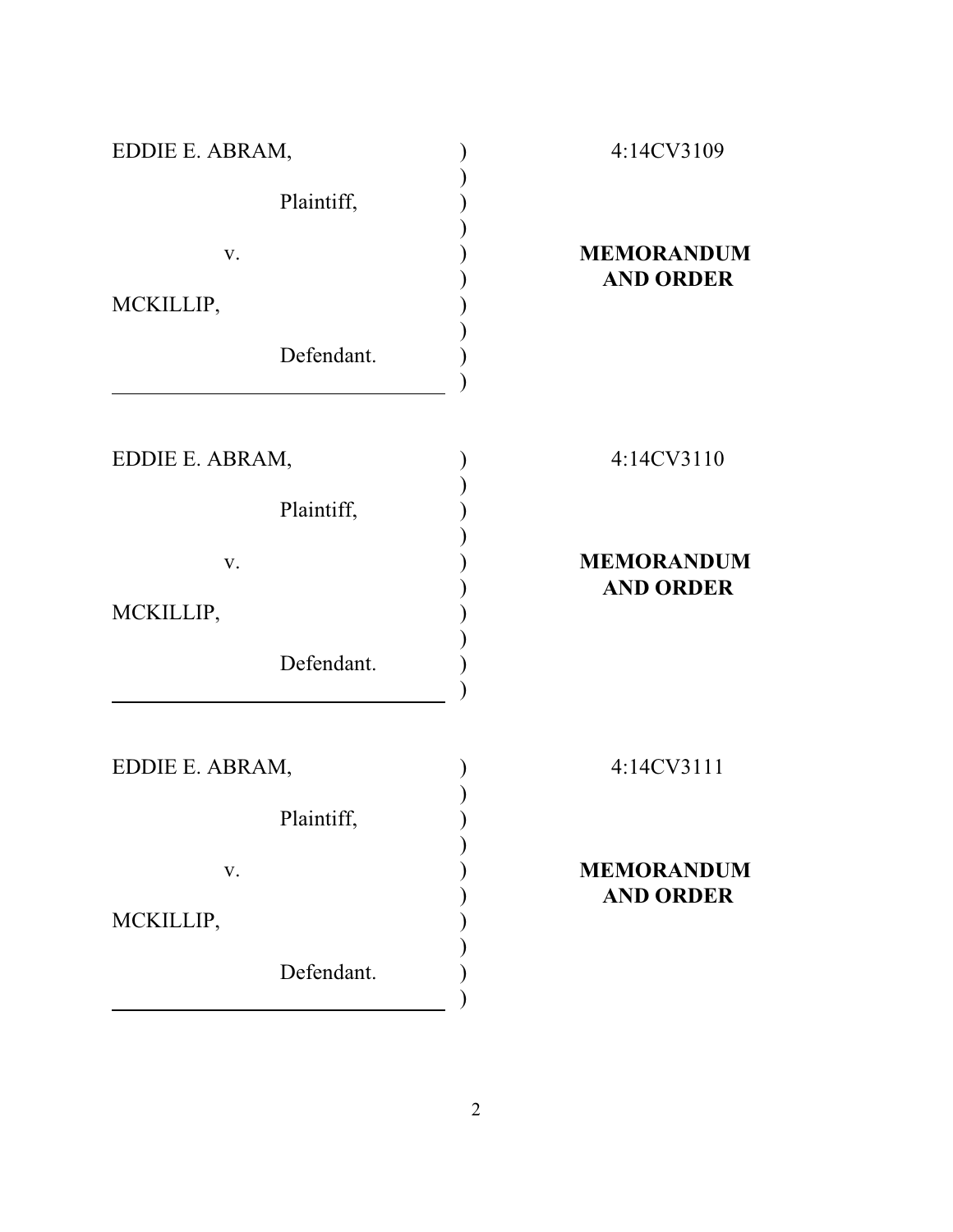| EDDIE E. ABRAM, | 4:14CV3112                            |
|-----------------|---------------------------------------|
| Plaintiff,      |                                       |
| V.<br>MCKILLIP, | <b>MEMORANDUM</b><br><b>AND ORDER</b> |
| Defendant.      |                                       |
| EDDIE E. ABRAM, | 4:14CV3113                            |
| Plaintiff,      |                                       |
| V.<br>MCKILLIP, | <b>MEMORANDUM</b><br><b>AND ORDER</b> |
| Defendant.      |                                       |
| EDDIE E. ABRAM, | 4:14CV3114                            |
| Plaintiff,      |                                       |
| V.<br>MCKILLIP, | <b>MEMORANDUM</b><br><b>AND ORDER</b> |
| Defendant.      |                                       |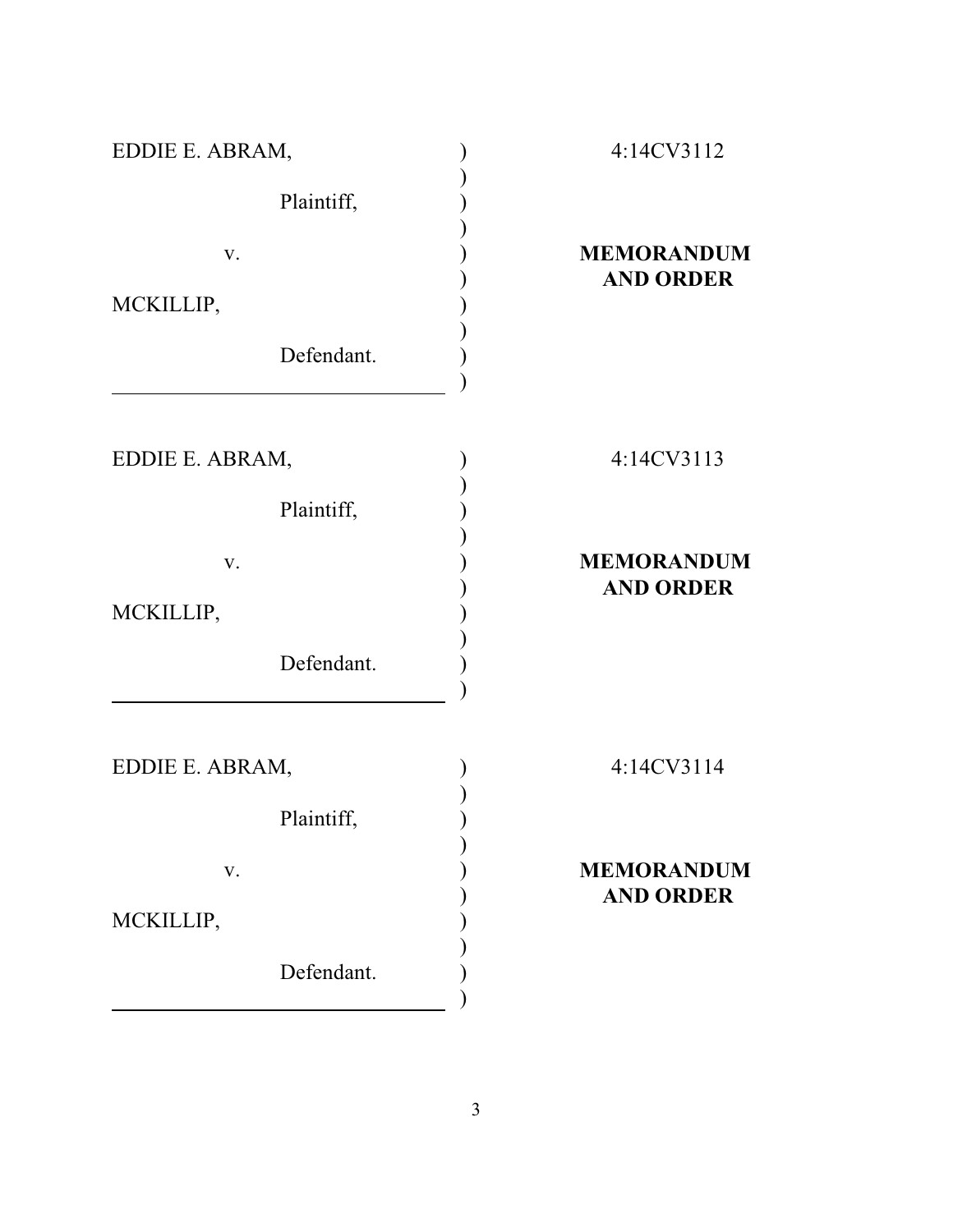| EDDIE E. ABRAM, | 4:14CV3115                            |
|-----------------|---------------------------------------|
| Plaintiff,      |                                       |
| V.              | <b>MEMORANDUM</b><br><b>AND ORDER</b> |
| REMPEL,         |                                       |
| Defendant.      |                                       |
|                 |                                       |
| EDDIE E. ABRAM, | 4:14CV3116                            |
| Plaintiff,      |                                       |
| V.              | <b>MEMORANDUM</b>                     |
| REMPLE,         | <b>AND ORDER</b>                      |
| Defendant.      |                                       |
| EDDIE E. ABRAM, | 4:14CV3117                            |
| Plaintiff,      |                                       |
| V.              | <b>MEMORANDUM</b>                     |
| VANLANIGHAM,    | <b>AND ORDER</b>                      |
| Defendant.      |                                       |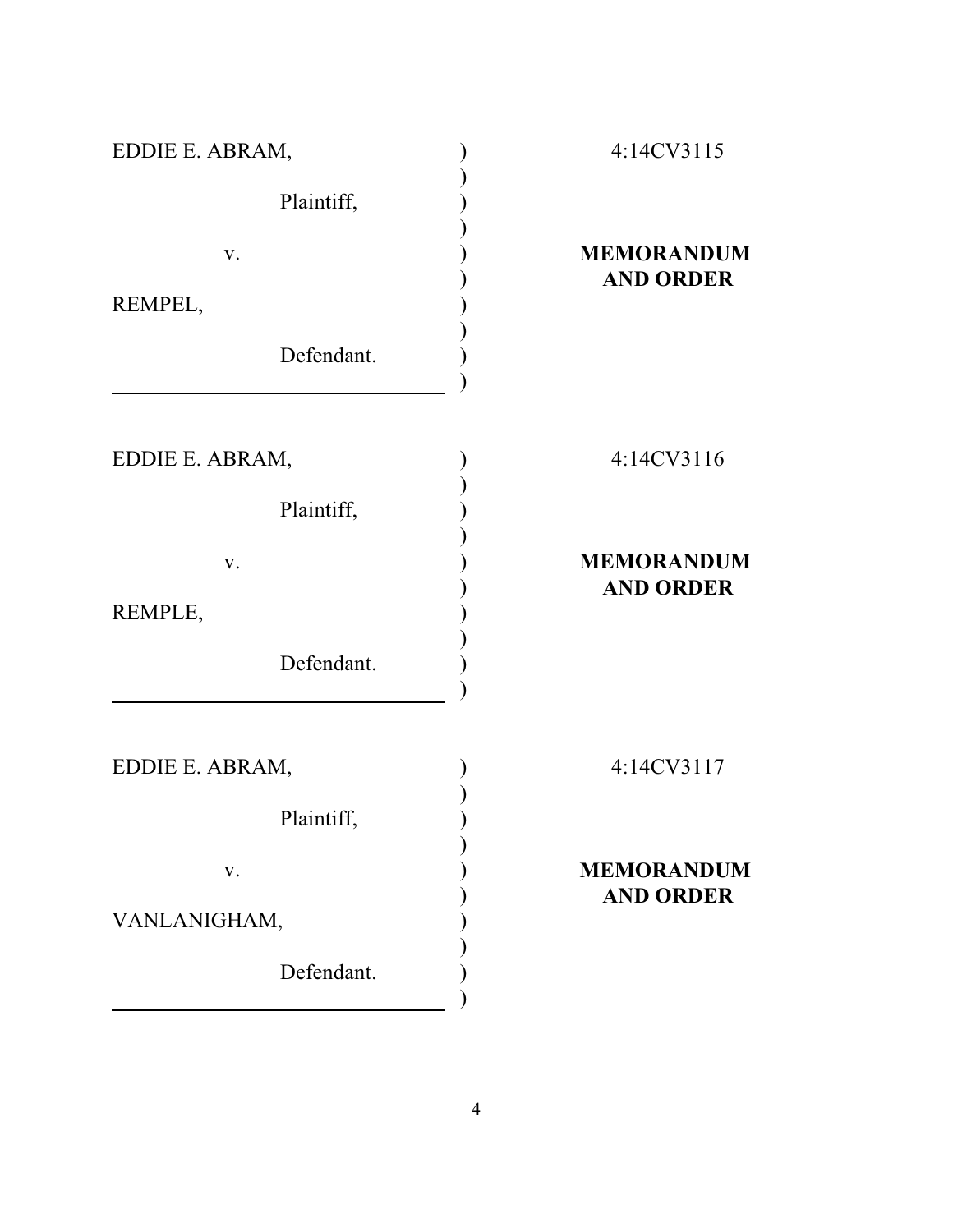| EDDIE E. ABRAM, | 4:14CV3118        |
|-----------------|-------------------|
| Plaintiff,      |                   |
| $\mathbf{V}$ .  | <b>MEMORANDUM</b> |
| GUSTAFSON,      | <b>AND ORDER</b>  |
| Defendant.      |                   |
|                 |                   |
| EDDIE E. ABRAM, | 4:14CV3119        |
| Plaintiff,      |                   |
| V.              | <b>MEMORANDUM</b> |
| DAY,            | <b>AND ORDER</b>  |
| Defendant.      |                   |
|                 |                   |
| EDDIE E. ABRAM, | 4:14CV3120        |
| Plaintiff,      |                   |
| V.              | <b>MEMORANDUM</b> |
| BISCHOFF,       | <b>AND ORDER</b>  |
| Defendant.      |                   |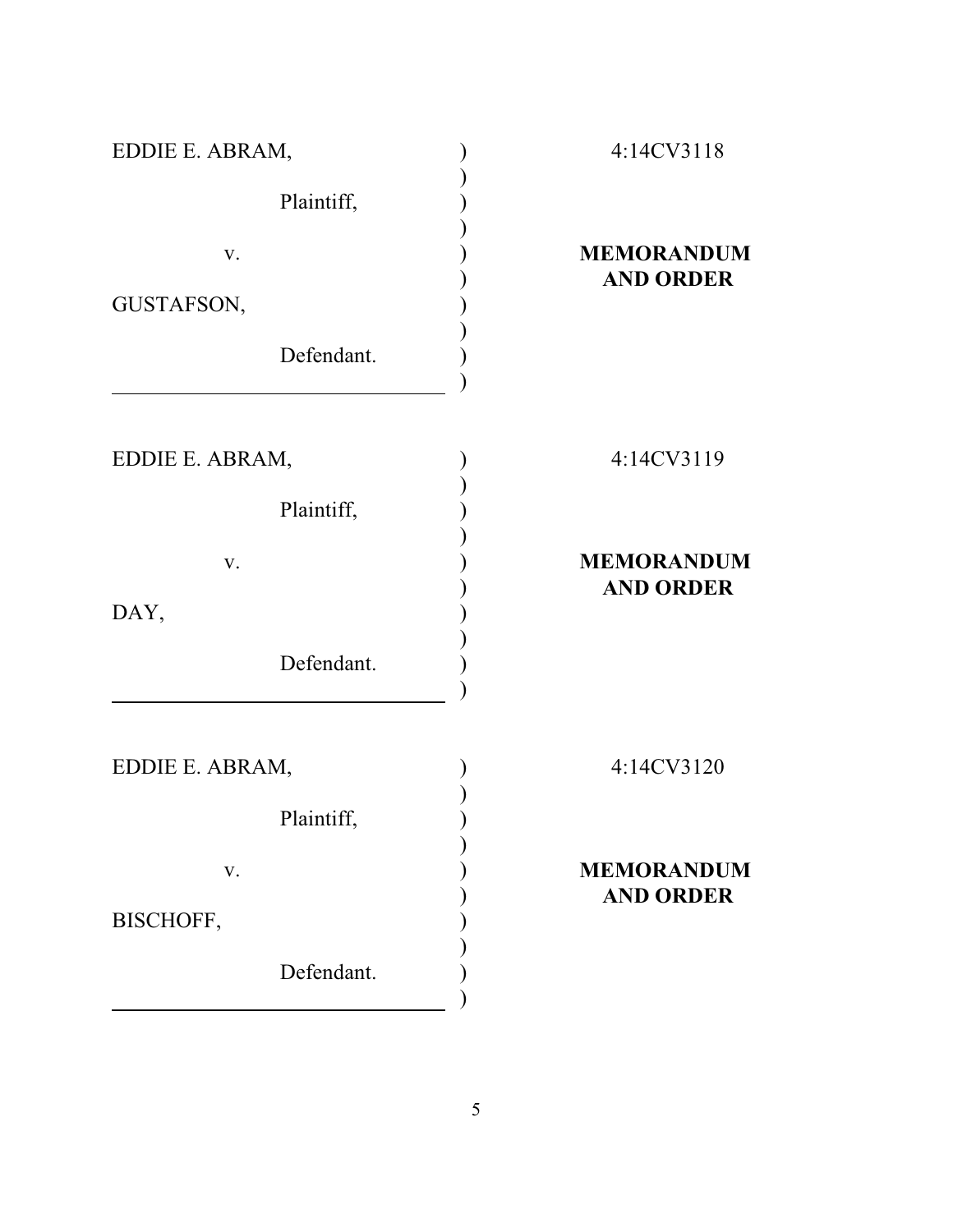| EDDIE E. ABRAM, | 4:14CV3121                            |
|-----------------|---------------------------------------|
| Plaintiff,      |                                       |
| V.              | <b>MEMORANDUM</b><br><b>AND ORDER</b> |
| BEQUETTE,       |                                       |
| Defendant.      |                                       |
|                 |                                       |
| EDDIE E. ABRAM, | 4:14CV3122                            |
| Plaintiff,      |                                       |
| V.              | <b>MEMORANDUM</b>                     |
| JANZEN,         | <b>AND ORDER</b>                      |
| Defendant.      |                                       |
|                 |                                       |
| EDDIE E. ABRAM, | 4:14CV3123                            |
| Plaintiff,      |                                       |
| V.              | <b>MEMORANDUM</b>                     |
| FREEBORN,       | <b>AND ORDER</b>                      |
| Defendant.      |                                       |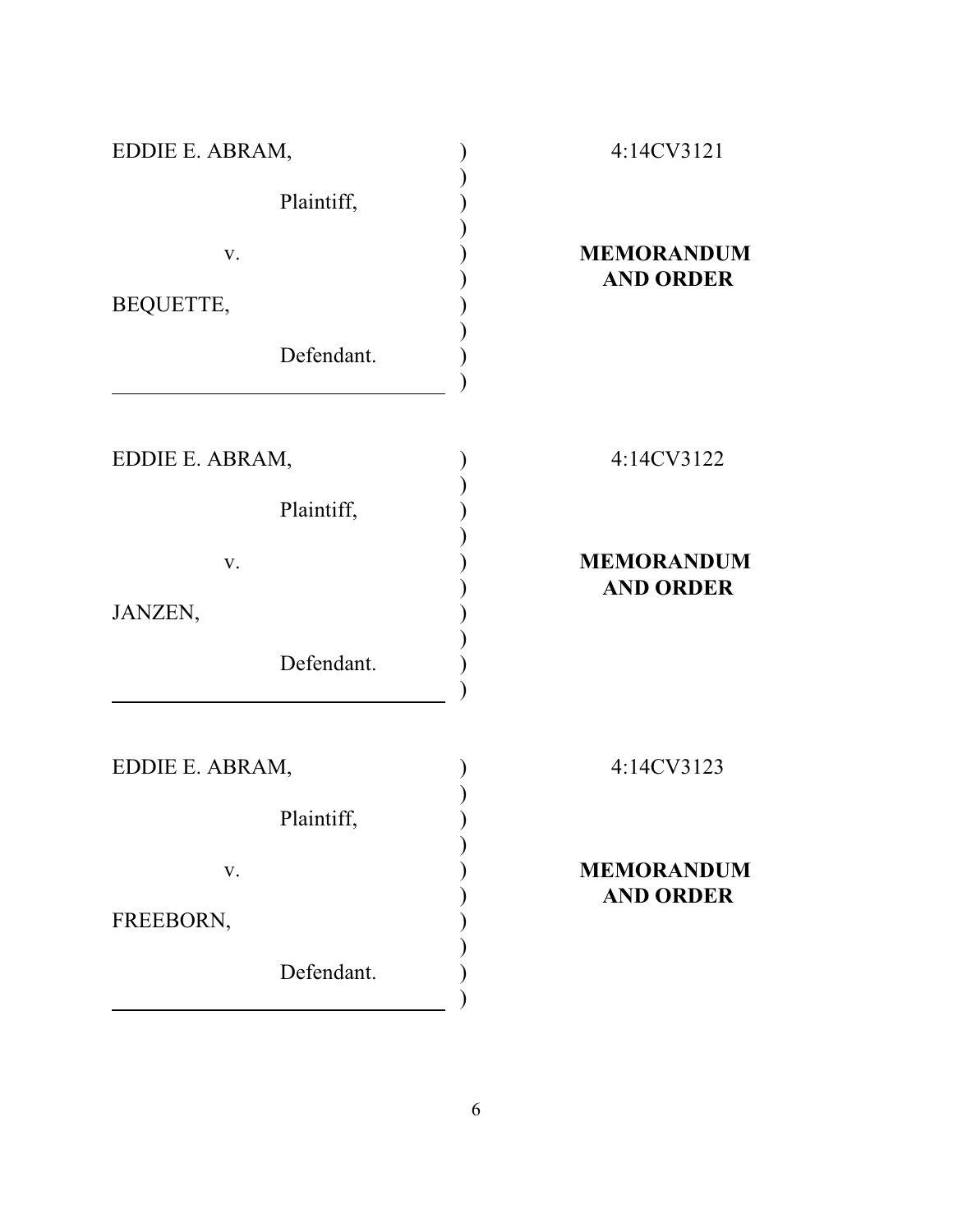This matter is before the court on Plaintiff's Motions for Leave to Proceed in Forma Pauperis ("IFP") in the above captioned cases. On May 22, 2014, Plaintiff filed in this court 18 civil cases. The court has received a certified copy of Plaintiff's trust account information, which has been docketed in each of these 18 cases. Plaintiff is permitted to proceed IFP. However, Plaintiff should read carefully below, as he will be required to pay the full amount of the court's \$350.00 filing fee *in each of his 18 cases*, for a total of \$6,300.00.

Pursuant to the Prison Litigation Reform Act, a prisoner plaintiff is required to pay the full amount of the court's \$350.00 filing fee by making monthly payments to the court, even if the prisoner is proceeding IFP. 28 U.S.C. § [1915\(b\)](http://www.westlaw.com/find/default.wl?rs=CLWP3.0&vr=2.0&cite=28+USCA+s+1915%28b%29). "[T]he PLRA makes prisoners responsible for their filing fees the moment the prisoner brings a civil action or files an appeal." *In [re Tyler](http://www.westlaw.com/find/default.wl?rs=CLWP3.0&vr=2.0&cite=110+F.3d+529)*, 110 F.3d at 529-30 (8th Cir. [1997\)](http://www.westlaw.com/find/default.wl?rs=CLWP3.0&vr=2.0&cite=110+F.3d+529); *Jackson [v. N.P. Dodge Realty Co.](http://www.westlaw.com/find/default.wl?rs=CLWP3.0&vr=2.0&cite=173+F.Supp.2d+951)*, 173 F. Supp. 2d 951 (D. Neb. 2001). Here, Plaintiff has filed 18 cases and he will be required to pay the full amount of the court's \$350.00 filing fee in each of his 18 cases.

Pursuant to  $28$  U.S.C. § 1915(b)(1), Plaintiff must pay an initial partial filing fee in the amount of 20 percent of the greater of Plaintiff's average monthly account balance or average monthly deposits for the six months preceding the filing of the complaint. Accordingly, the court finds that the initial partial filing fee is \$2.06, based on an average monthly account balance of \$10.30. Plaintiff must pay this initial partial filing fee within 30 days from the date of this Memorandum and Order *in each of his 18 cases*. If the court does not receive payment of the initial partial filing fee in any one of the 18 cases by this deadline, the case **will be dismissed**. Plaintiff may request an extension of time if needed.

In addition to the initial partial filing fee, Plaintiff must "make monthly payments of 20 percent of the preceding month's income credited to the prisoner's account." 28 U.S.C.  $\S$  [1915\(b\)\(2\)](http://www.westlaw.com/find/default.wl?rs=CLWP3.0&vr=2.0&cite=28+USCA+s+1915%28b%29%282%29). The statute places the burden on the prisoner's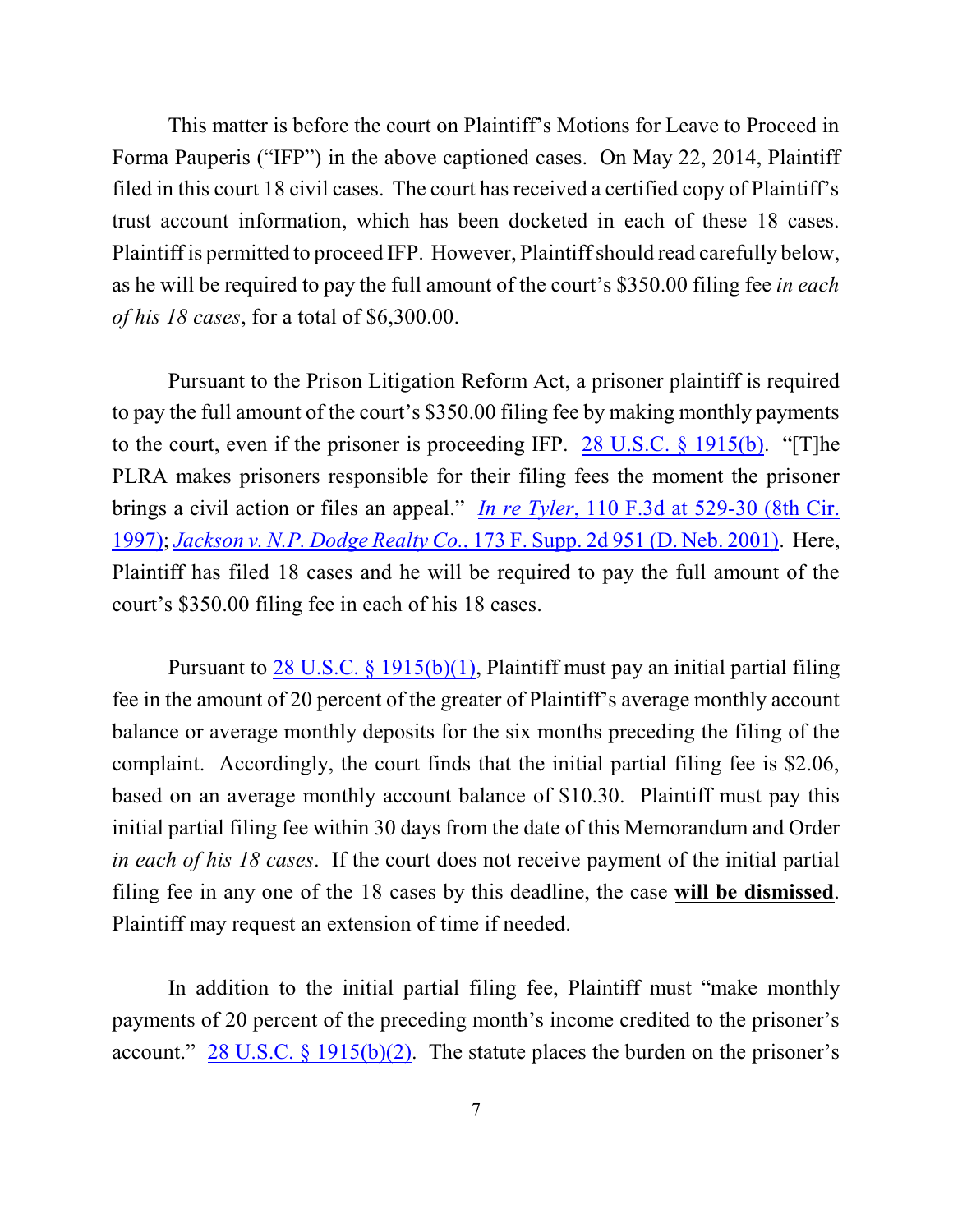institution to collect the additional monthly payments and forward them to the Court as follows:

After payment of the initial partial filing fee, the prisoner shall be required to make monthly payments of 20 percent of the preceding month's income credited to the prisoner's account. The agency having custody of the prisoner shall forward payments from the prisoner's account to the clerk of the court each time the amount in the account exceeds \$10 until the filing fees are paid.

28 U.S.C. § [1915\(b\)\(2\)](http://www.westlaw.com/find/default.wl?rs=CLWP3.0&vr=2.0&cite=28+USCA+s+1915%28b%29%282%29). Therefore, after payment in full of the initial partial filing fee, the remaining installments shall be collected pursuant to this procedure in each of Plaintiff's 18 cases.

The clerk's office shall send a copy of this Memorandum and Order to the appropriate financial official at Plaintiff's institution. Plaintiff will remain responsible for the entire filing fees, as long as he is a prisoner, even if the cases are dismissed at some later time. *See In [re Tyler](http://www.westlaw.com/find/default.wl?rs=CLWP3.0&vr=2.0&cite=110+F.3d+529)*, 110 F.3d at 529-30; *[Jackson](http://www.westlaw.com/find/default.wl?rs=CLWP3.0&vr=2.0&cite=173+F.Supp.2d+951)*, 173 F. [Supp. 2d at 951](http://www.westlaw.com/find/default.wl?rs=CLWP3.0&vr=2.0&cite=173+F.Supp.2d+951).

IT IS THEREFORE ORDERED that:

1. Plaintiff's Motions for Leave to Proceed IFP are granted. (Case No. 4:14-cv-3106, Filing No. 2; Case No. 4:14-cv-3107, Filing No. 2; Case No. 4:14-cv-3108, Filing No. 2; Case No. 4:14-cv-3109, Filing No. 2; Case No. 4:14-cv-3110, Filing No. 2;Case No. 4:14-cv-3111, Filing No. 2;Case No. 4:14-cv-3112, Filing No. 2; Case No. 4:14-cv-3113, Filing No. 2; Case No. 4:14-cv-3114, Filing No. 2; Case No. 4:14-cv-3115, Filing No. 2; Case No. 4:14-cv-3116, Filing No. 2; Case No. 4:14 cv-3117, Filing No. 2; Case No. 4:14-cv-3118, Filing No. 2; Case No. 4:14-cv-3119, Filing No. 2;Case No. 4:14-cv-3120, Filing No. 2;Case No. 4:14-cv-3121, Filing No. 2; Case No. 4:14-cv-3122, Filing No. 2; and Case No. 4:14-cv-3123, Filing No. 2.)